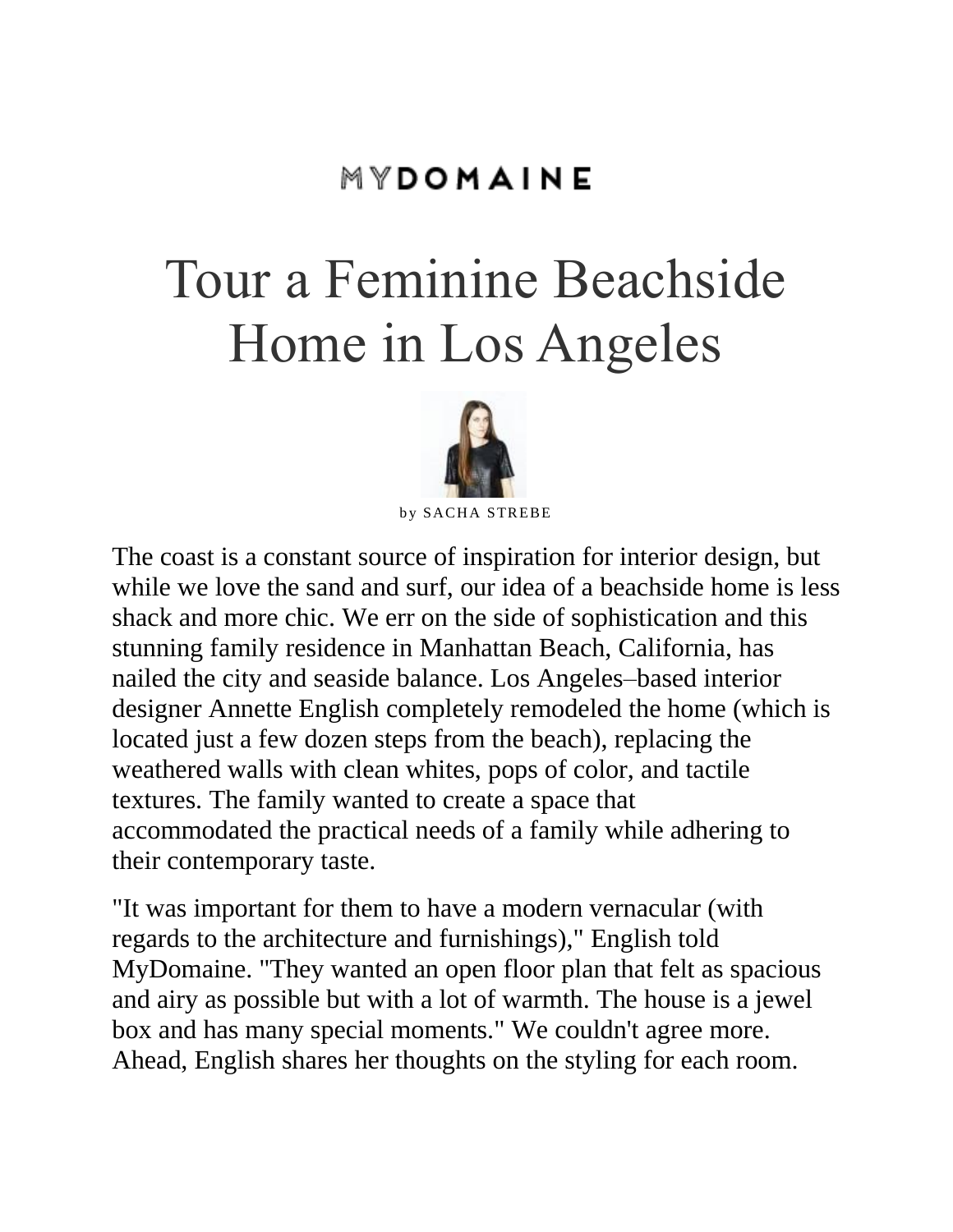### The Modern Dining Room



**PHOTO:** [Jonn Coolidge](http://www.jonncoolidge.com/) for [Annette English](http://annetteenglish.com/)

"The client's stunning artwork collection can be seen throughout the home, even in this space for casual dining."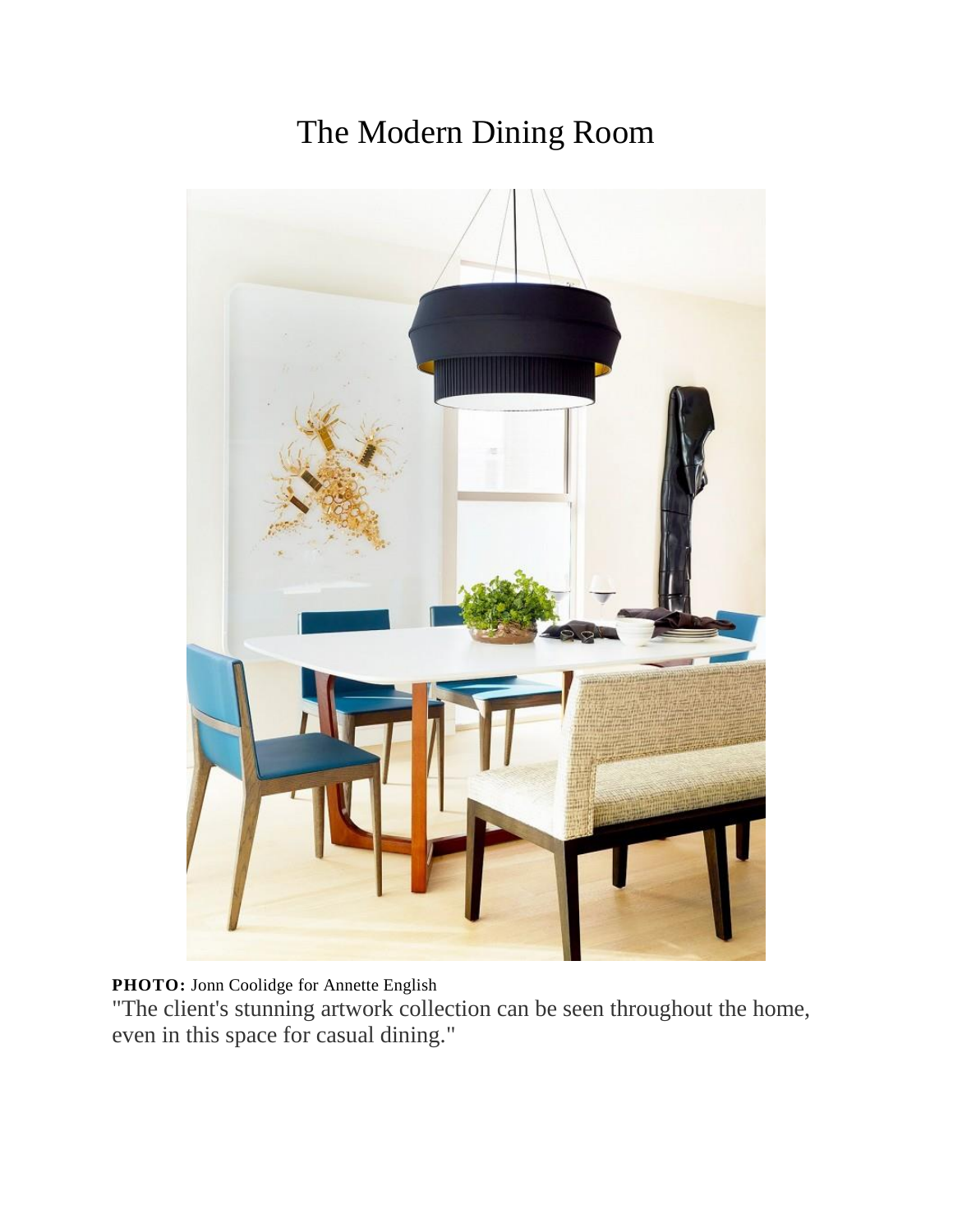

### Rich Brilliant Willing [Delta IV Pendant Light](http://www.ylighting.com/rich-brilliant-willing-delta-iv-pendant.html?source=pla_gg_RBW-DELTA-IV-PENDANT_rich-brilliant-willing-delta-iv-pendant_258288428_22872947588&utm_medium=pla&utm_source=cpc&gclid=CP2gq_GPs84CFQSVfgodtCsOtQ) (\$2309)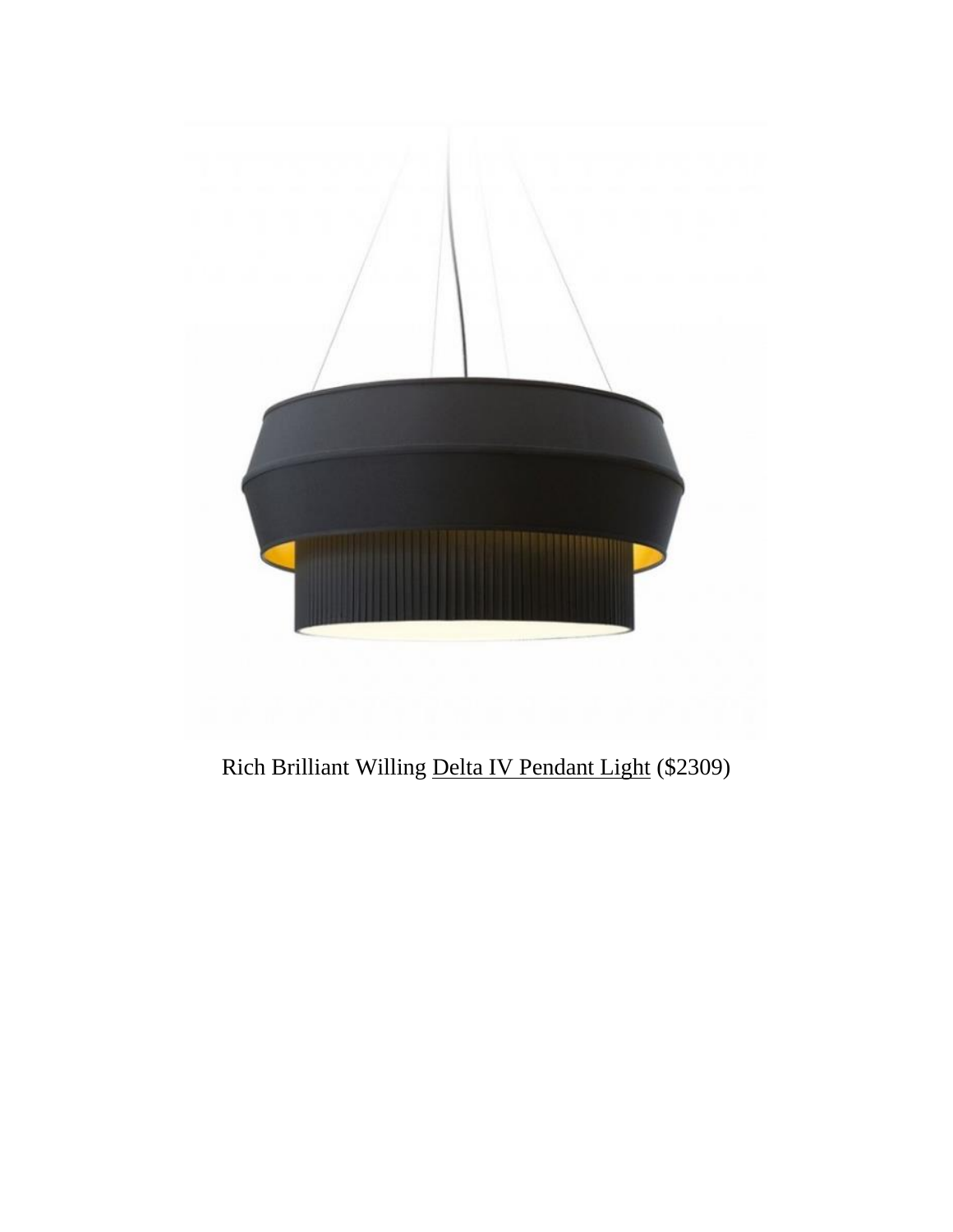### The Sleek Kitchen



**PHOTO:** [Jonn Coolidge](http://www.jonncoolidge.com/) for [Annette English](http://annetteenglish.com/)

"Integrated appliances and classic barstools keep this kitchen simple and clean."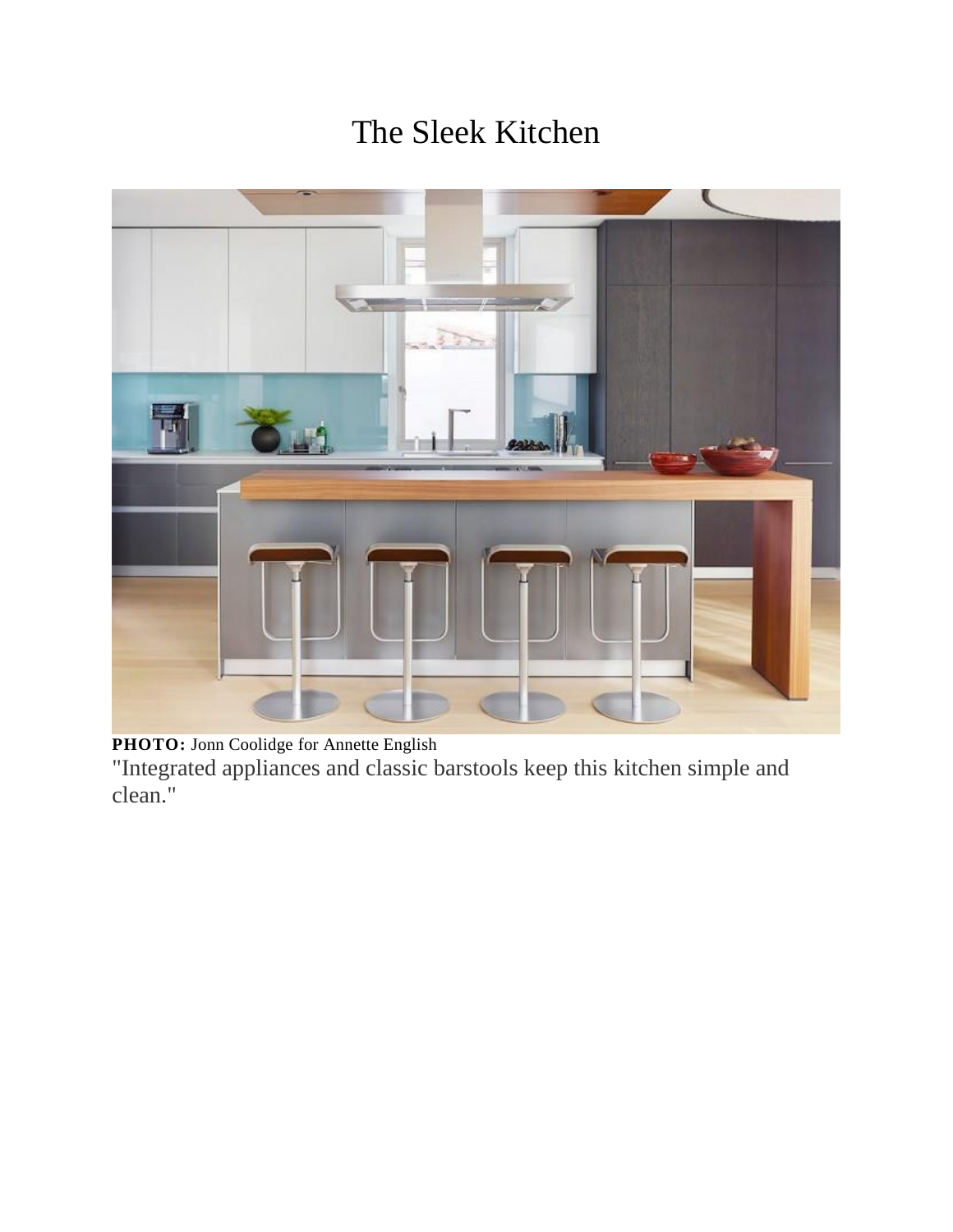

Shin and Tomoko Azumi **[LEM Piston Stool](http://www.dwr.com/dining-chairs-and-stools/lem-piston-stool/5137.html?lang=en_US)** (\$815)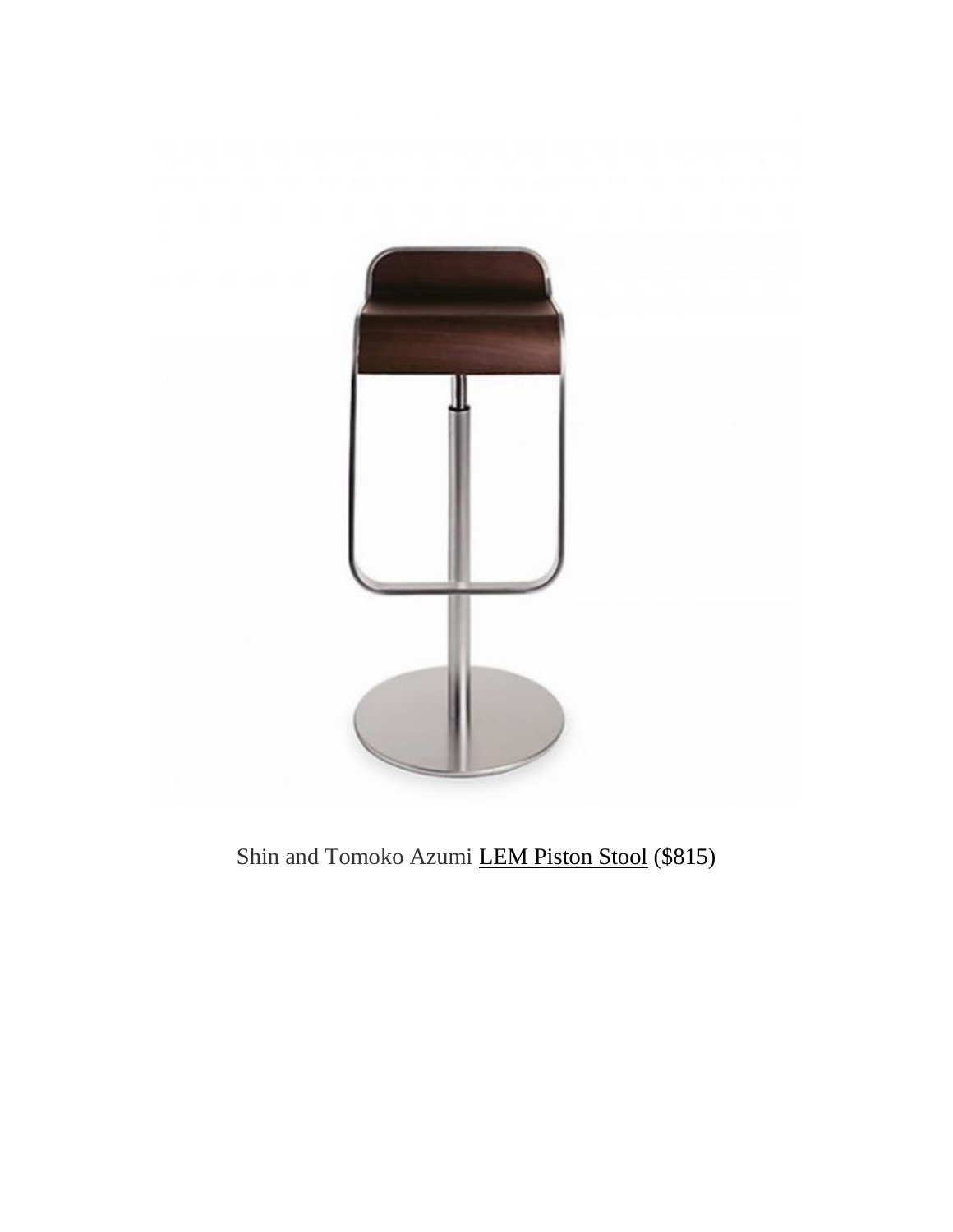### The Family-Friendly Living Room



**PHOTO:** [Jonn Coolidge](http://www.jonncoolidge.com/) for [Annette English](http://annetteenglish.com/)

"This area has a state-of-the-art entertainment center, ideal for family movie night when the kids are in town."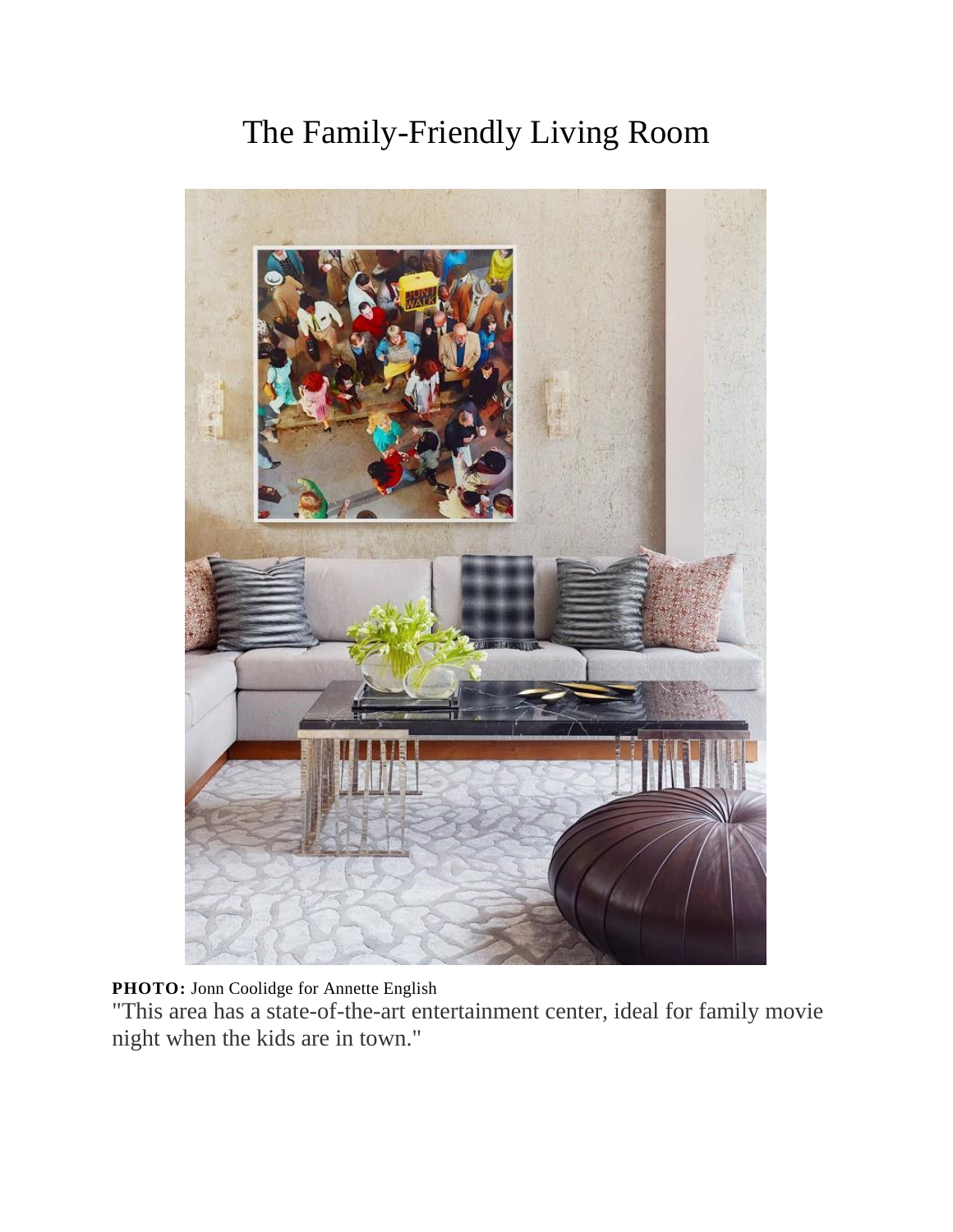

Powell & Bonnell [Thicket Coffee Table](https://deringhall.com/thicket-coffee-table-by-powell-bonnell--3) (Price Upon Request)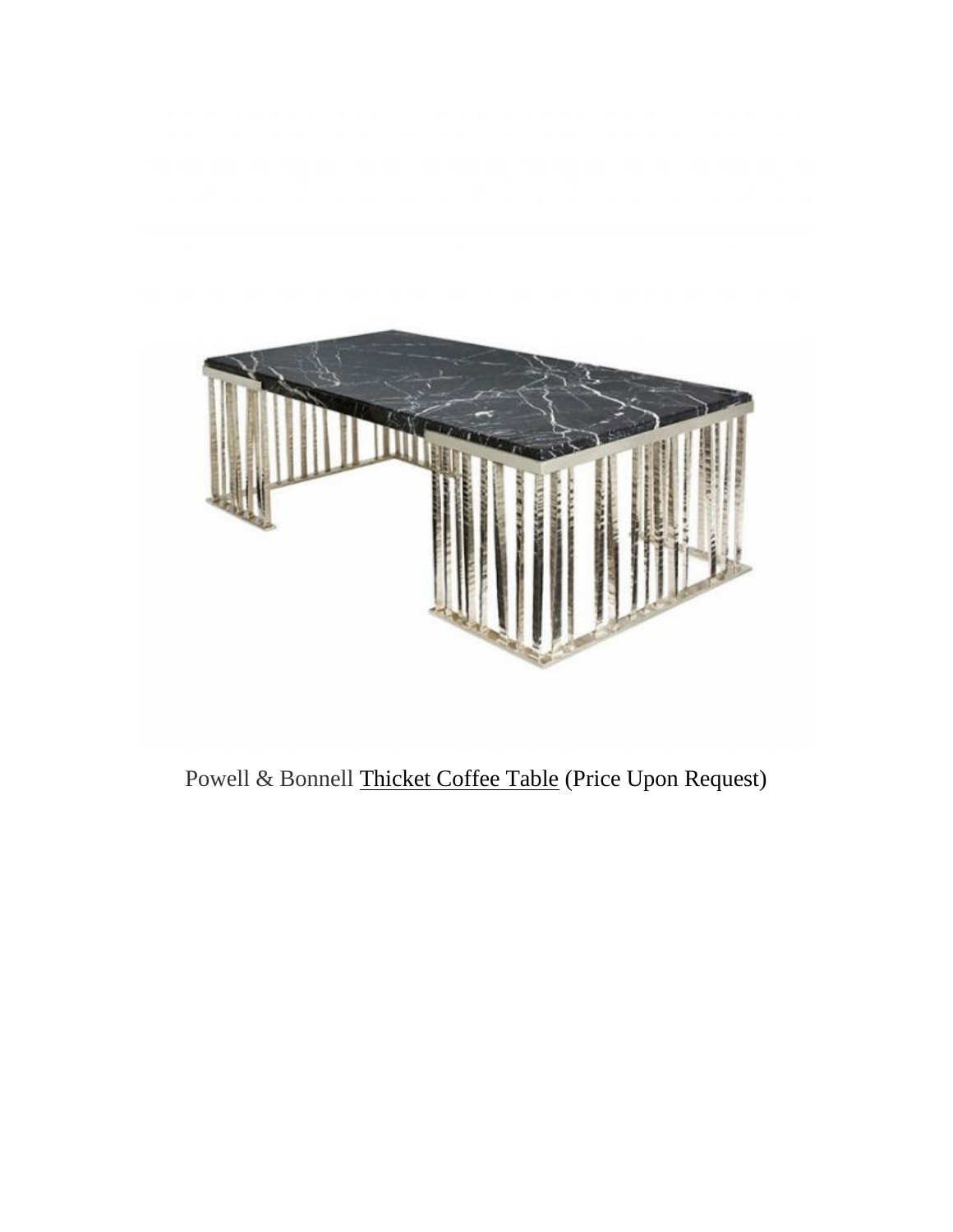### A Contemporary Corner



### **PHOTO:**

[Jonn Coolidge](http://www.jonncoolidge.com/) for [Annette English](http://annetteenglish.com/)

"Pops of orange liven up this light-filled space for formal entertainment."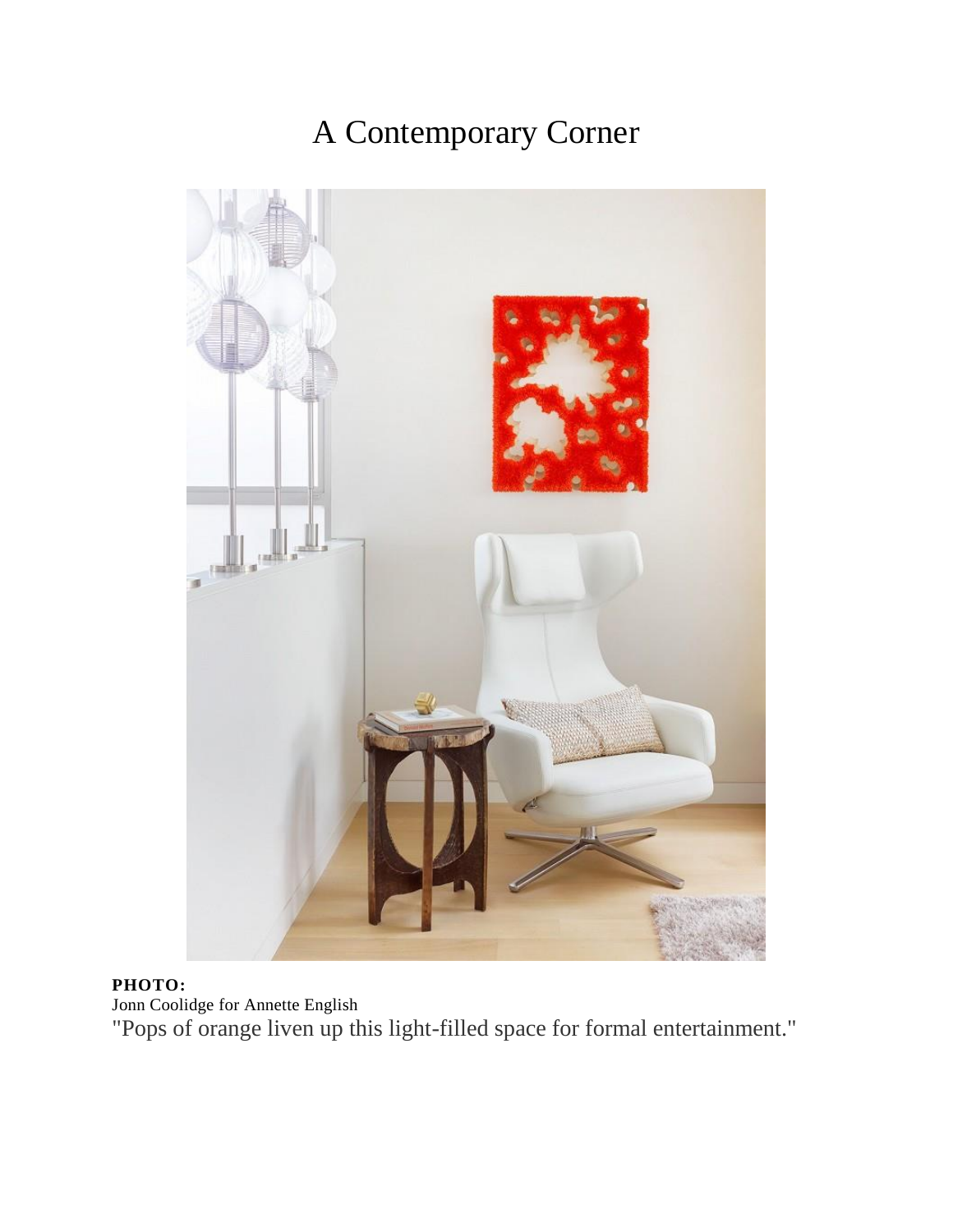

### Vitra Grand [Repos Lounge Chair and Ottoman](http://www.dwr.com/living-lounge-chairs/grand-repos-lounge-chair-and-ottoman/8972581.html?lang=en_US&adpos=1o2&creative=96969740079&device=c&matchtype=&network=g&gclid=CKfSluaRs84CFUGSfgodYdAHkA) (\$7265)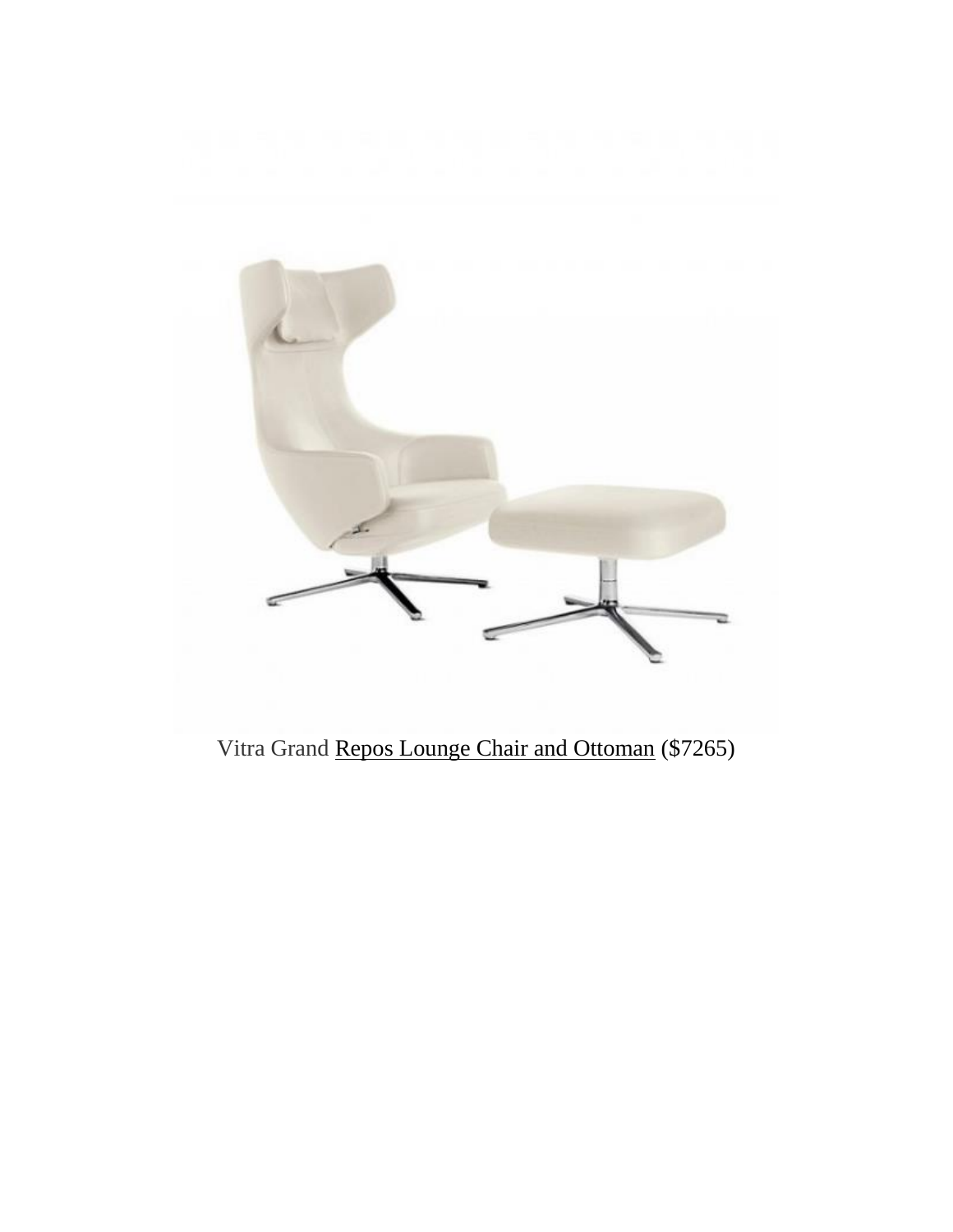## A Blissful Boudoir



**PHOTO:** [Jonn Coolidge](http://www.jonncoolidge.com/) for [Annette English](http://annetteenglish.com/)

"A custom built-in bed is accented by distinctive lighting which became the focal point of this room."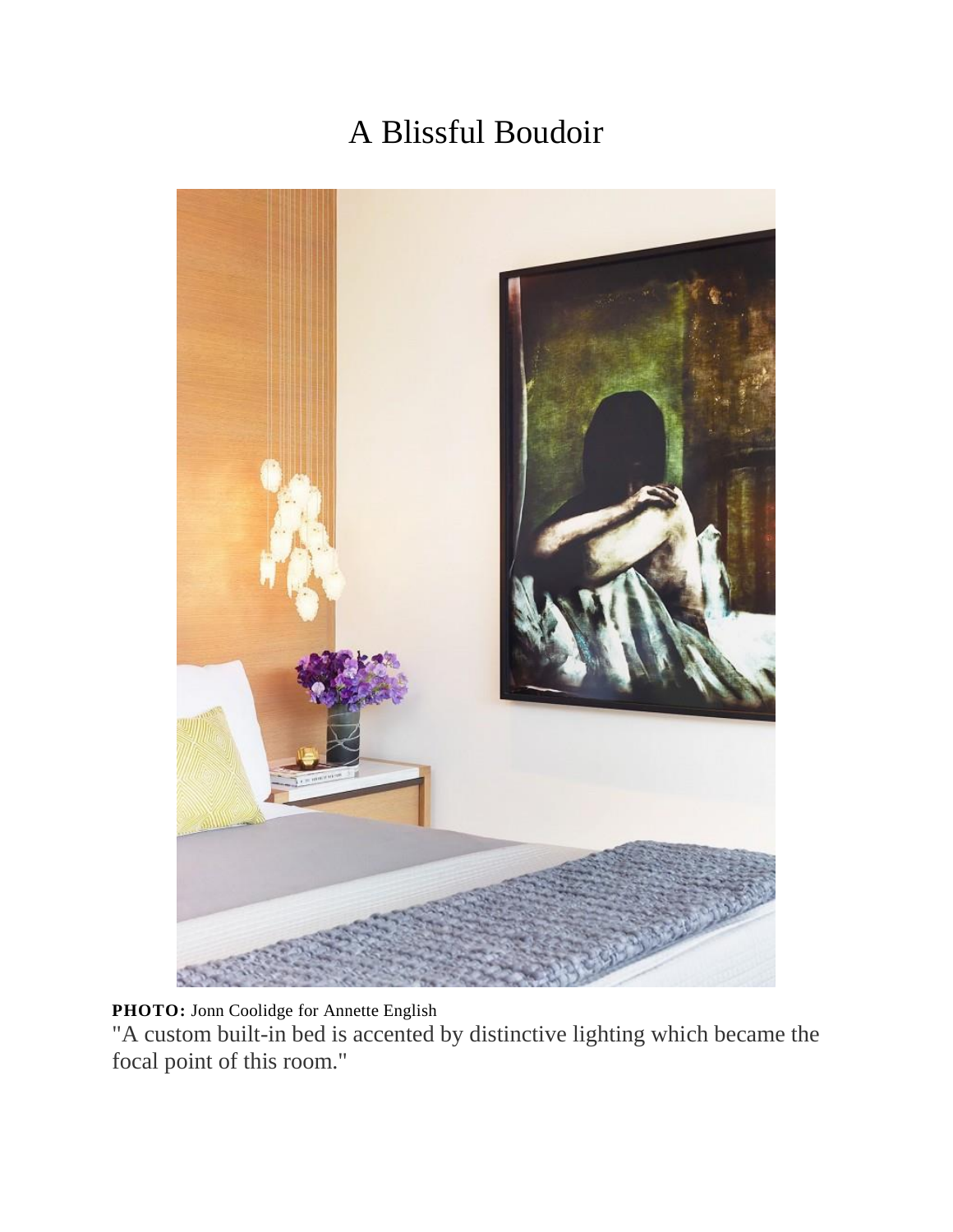

### Kelly Wearstler [Origami Star](http://www.kellywearstler.com/sculpture/origami-star/HDC0093.html?cgid=sculpture&dwvar_HDC0093_color=BRON#start=1) (\$695)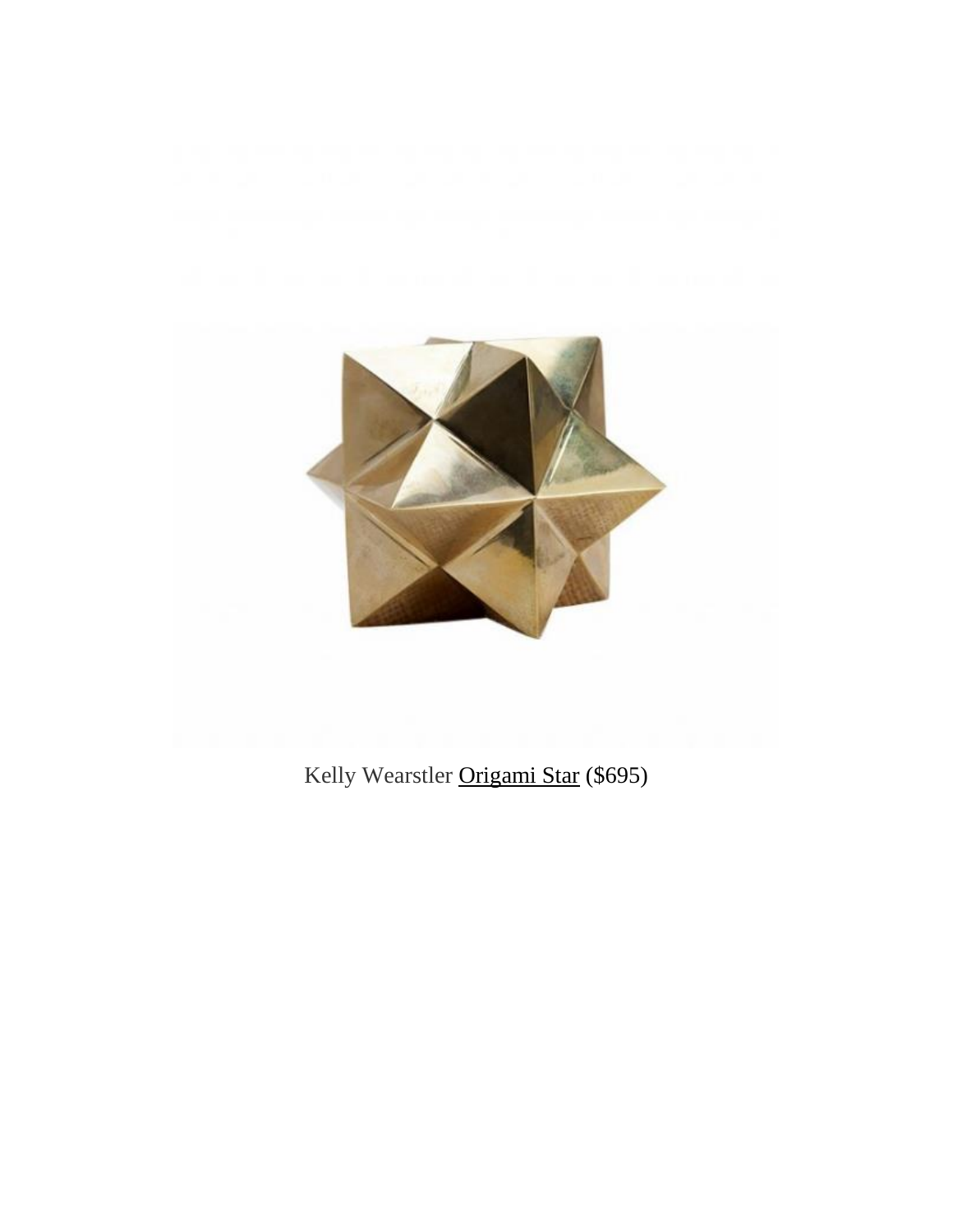### A Serene Bathroom



**PHOTO:** [Jonn Coolidge](http://www.jonncoolidge.com/) for [Annette English](http://annetteenglish.com/)

"Clean lines, simple and sophisticated finishes, and ample storage make for the perfect shared master bath."